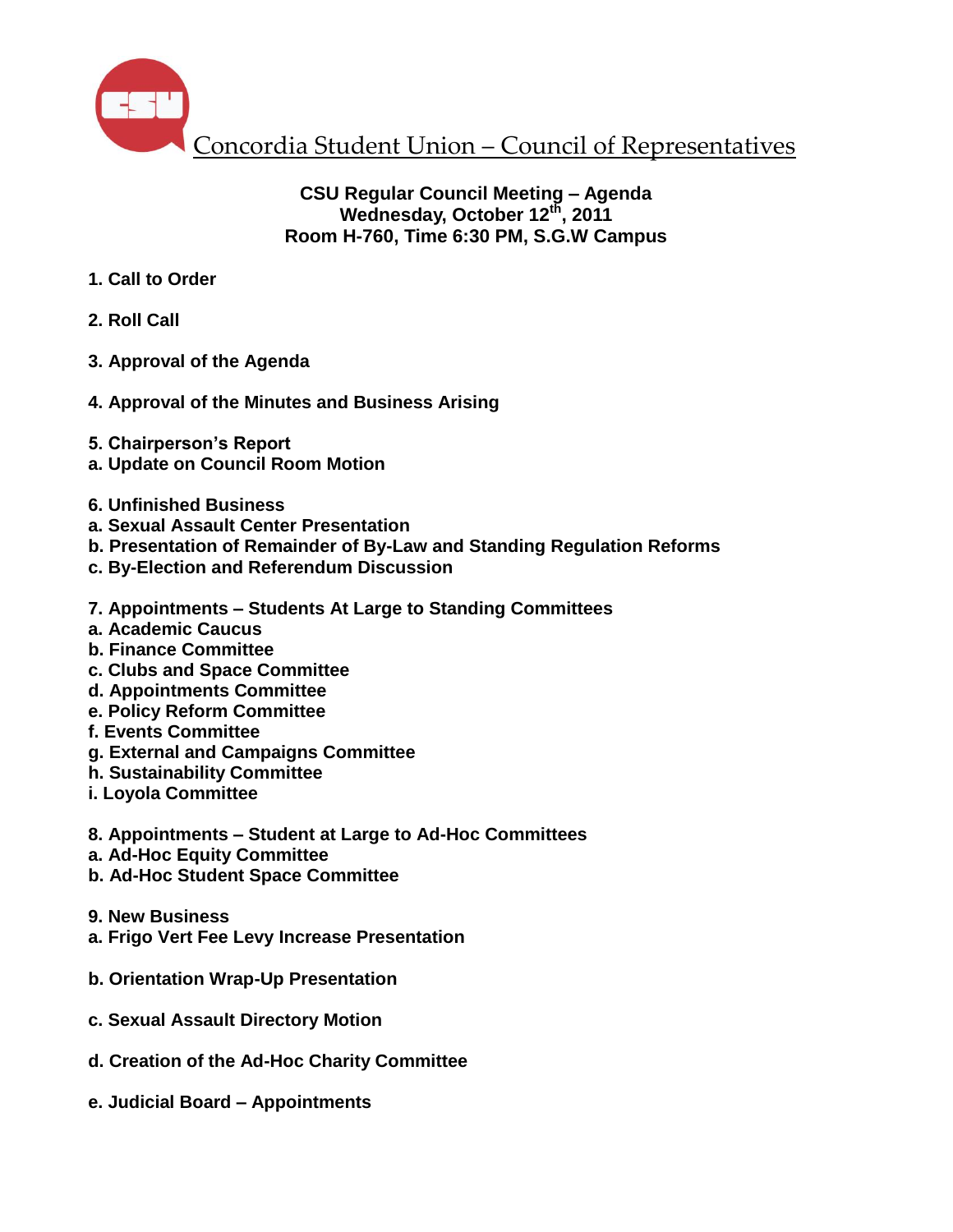

- **f. Labour Negotiations Update (Closed Session)**
- **9. Executive Reports – Consent Agenda**
- **10. Report from University Bodies – Consent Agenda**
- **11. Reports from Committees – Consent Agenda**
- **12. Question Period & Business Arising**
- **13. Announcements**
- **14. Adjournment**

#### **Attendance**

#### **Executives:**

Lex Gill Jordan Lindsay Laura Glover Hasan Cheikzan Chad Walcott Melissa Fuller Gonzalo Nieto Morgan Pudwell

### **Councillors:**

Melanie Hotchkiss Lina Saigol Bruno Joyal Anaii-Lee Ender Simon-Pierre Lauzon Annie Thompson Ariel Dabora Tally Shaaked Sabrina D'Ambra Irmak Bahar Cameron Monagle Nadine Atallah Kyle Mcloughlin Renee Tousignant Michaela Manson Fares Jandali Rifai April Underwood

Iain-Meyer Macaulay Eva-Loan Panton-Pham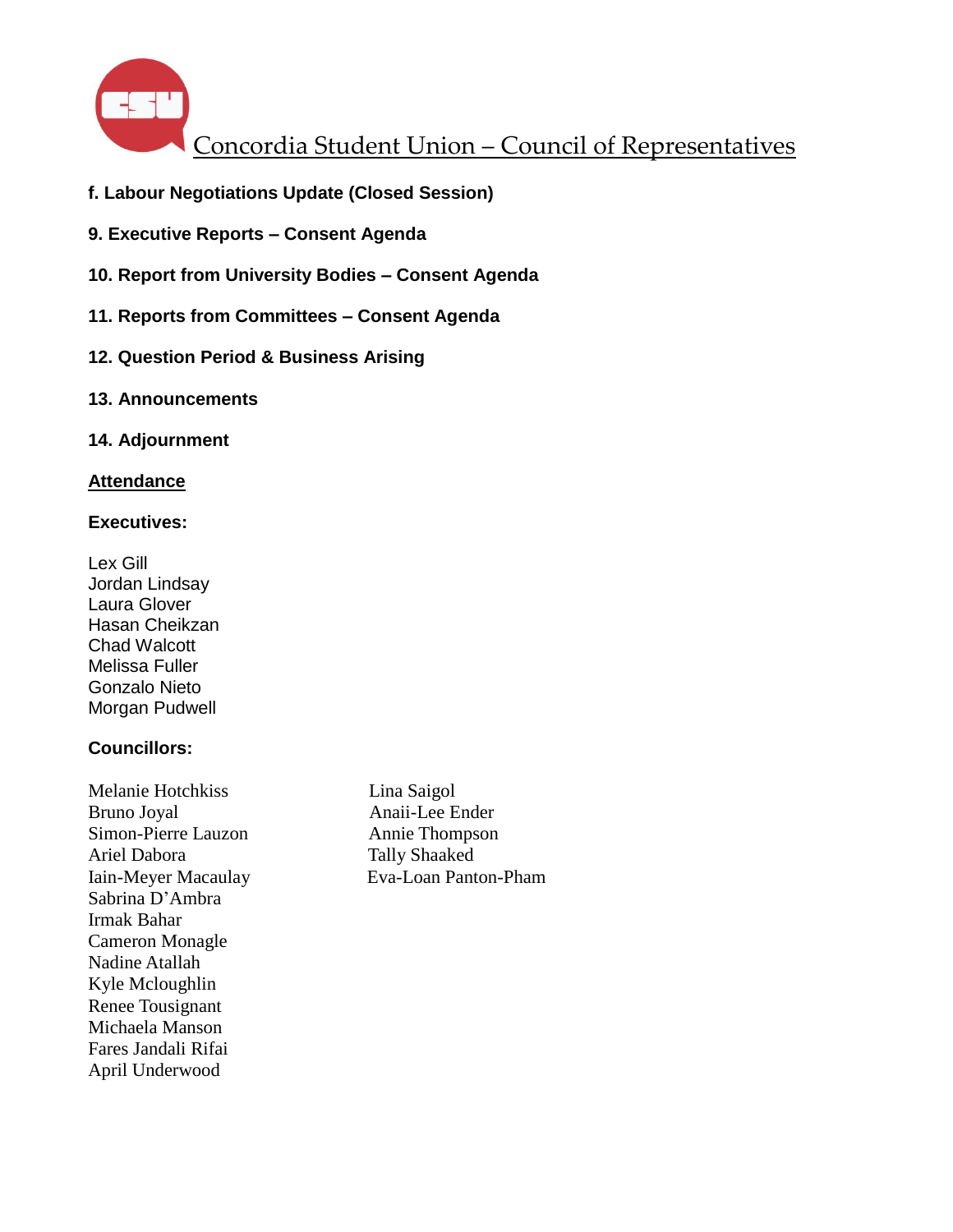

## **CSU Regular Council Meeting October 12, 2011**

1. Meeting is called to order at 6:55 pm.

2. Roll Call

3. Approval of the agenda

**Morgan Pudwell:** Remove 8.A, they will not be coming to the meeting. Add 8.G: concerns regarding appointments, processes of last year to right before the point regarding labour negotiations.

**Ariel Dabora:** Moves 6.C to 6.A.

**Simon-Pier Lauzon:** Add a motion to New Business, which will be 8.G. Support for Occupy Wall Street.

**Ariel Dabora:** Moves to approve the agenda. **Iain:** Seconds.

**Vote:** All in favour of approving the agenda: unanimous.

4. Approval of the minutes **Ariel Dabora:** Moves to approve minutes. **Iain:** Seconds. Bruno Joyal, Cameron Monagle, Simon-Pier Lauzon abstain.

5. Chairperson's Report

a. Update on Room Change Motion

**Chairperson:** Hospitality Concordia is not bound to give us a new room, despite that Council mandated the executive to find one. We have, however, found a new room. H-763 is capable of accommodating 40-50 more people. The rental fee in \$110 per meeting. This can fall under the Council budget. We might have to reconsider how we do food at the meetings. We have this room for 6 meetings, the rest of the meetings will be in the regular room. We would like to have every meeting in a new room, however due to constraints of booking this is not possible. October 26<sup>th</sup> and November 9<sup>th</sup> will be in this room.

**Ariel Dabora:** Were the conference rooms at JMSB considered?

**Chairperson:** It is something we could look at. The new room is not a finality.

**Laura Glover:** The 14<sup>th</sup> floor boardroom can be booked for students, there is no fee. We are going to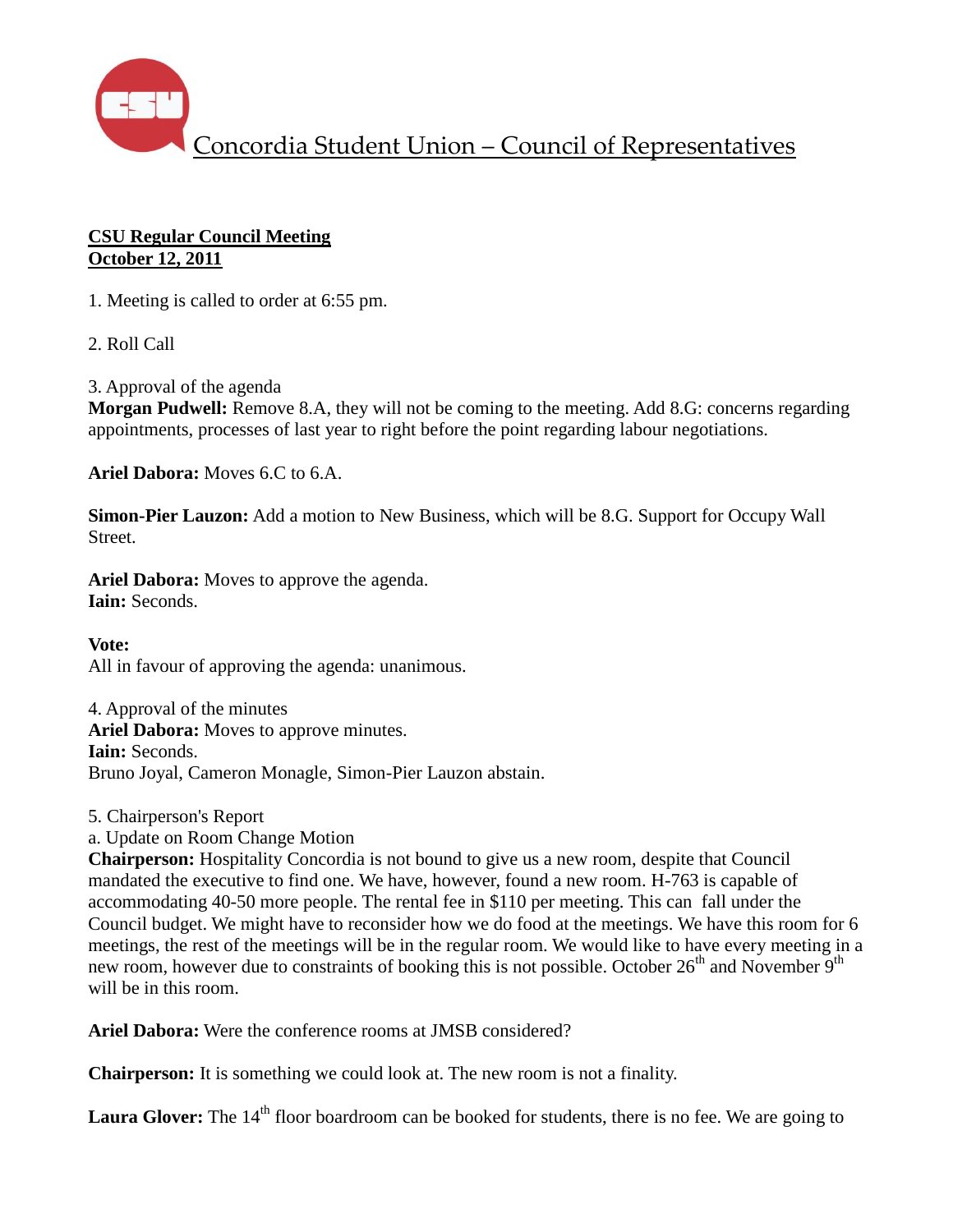

look into its availability.

**Sabrina D'Ambra:** Have we decided on the new room in the H building or are we still looking?

**Chairperson:** It is possible to cancel a request for a room within 10 days' notice.

b.

**Chairperson:** In regards to the CSU website, for first time in a long time, the agenda and details surrounding the meeting are on the front page.

### c.

**Chairperson:** Petition by CUTV to have a referendum question in the upcoming by election. They have the required signatures, and it will be submitted to the Dean of Students to be verified.

**Morgan Pudwell:** Frigo Vert came to Policy Committee and was supposed to have a financially audited statement for today and they didn't. It's up to them how they wish to proceed.

6. Unfinished Business.

a.

**Bram Goldstein:** Needs the official list of positions that will be vacant. He will be getting everything ready to get the elections going.

**Chairperson:** The only thing Council must do is pass a motion to approve the days for the bi-elections.

**Michaela Manson:** Moves to hold a bi-election on the 22, 23, and 24 of November. Iain: Seconds.

**Cameron Monagle:** Will the positions which were resigned from be filled?

## **Chairperson:** Yes.

**Vote:**

All in favour of holding a bi-election on the 22, 23, and 24 of November: unanimous.

b. Sexual Assault Centre Presentation

**Chairperson:** This item was tabled at the last Regular Council meeting (September 21<sup>st</sup>).

**Irmak Bahar:** Sexual assault is one of the most common violent crimes. In fact, one in four women and one in six men will experience sexual assault at some point their lives, usually before the age of 35. Some research indicates that university populations are particularly vulnerable to sexual assault. Whereas there currently does not exist a clear and accessible policy regarding sexual assault at Concordia University;

Whereas services relating to sexual assault including survivor support and perpetrator accountability at Concordia University are extremely limited and inaccessible;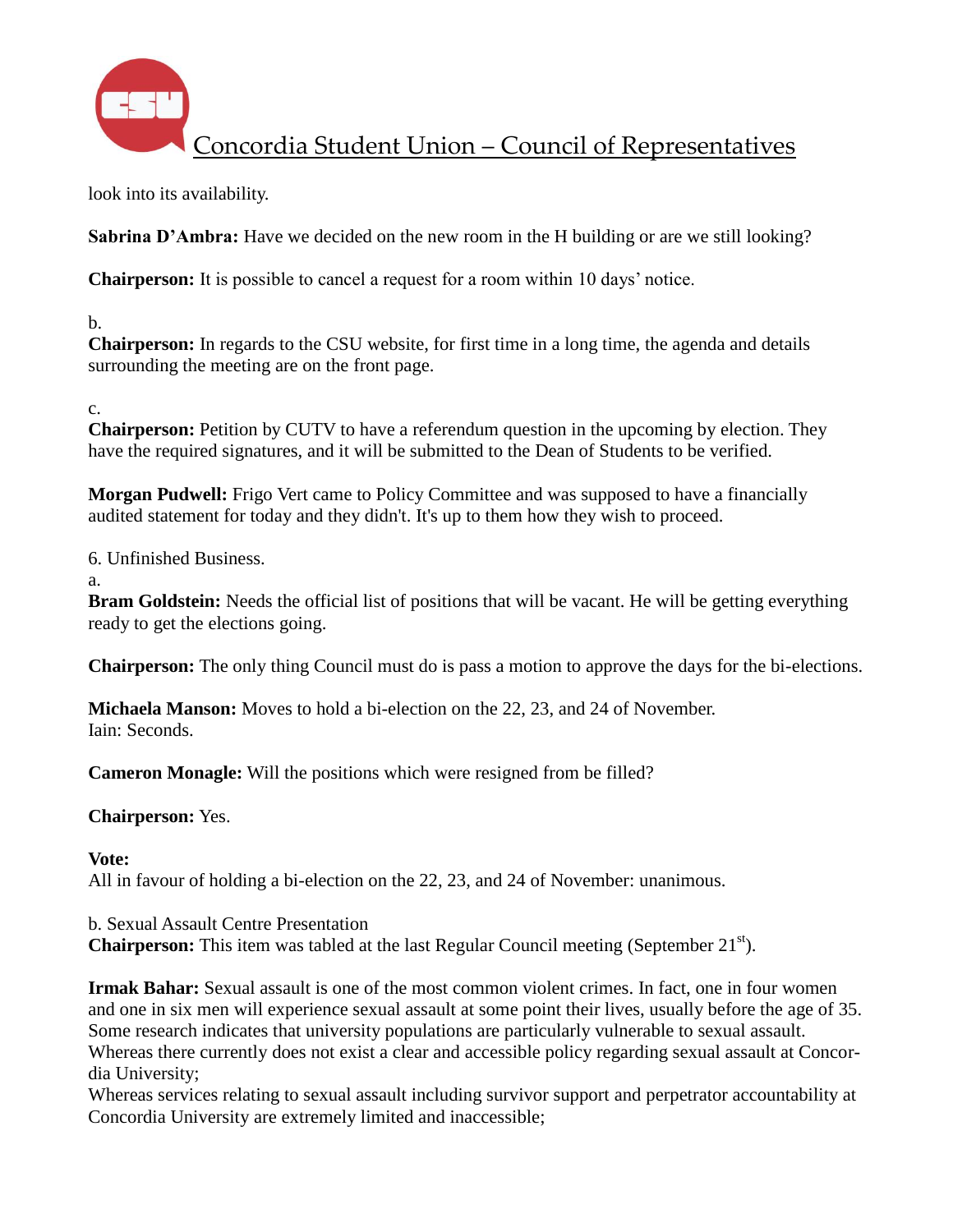

Whereas Concordia University as an institution of higher learning should be leading the way to creating a safer and more egalitarian society;

Be it resolved that the CSU fully support and endorse the initiative to establish a sexual assault centre at Concordia,

Be it further resolved that the CSU executive write a letter of support outlining the following demands; -a permanent space on campus for a sexual assault centre

-permanent and sustainable funding for the operations of the sexual assault centre

-implementation of mandatory sensitivity training programs for security and counselling and development staff as well as any other member of Concordia University who expresses interest

-clear and accessible policy relating specifically to cases of sexual assault at Concordia University **Cameron Monagle:** Seconds.

**Irmak Bahar:** Apologizes for how the motion was presented to council last month, it was rushed. She presents 2 amendments to the motion:

1: The second demand is to be provided by the Concordia University administration, not the CSU.

2: Should just say that they endorse the establishment of the centre.

**Laura:** 2110 Centre is a fee levy organization and is spearheading this initiative. They also want policy reform, training for security officers, and health services officers. Concordia's existing policies are not acceptable. They are unclear, inaccessible, victim-blaming, and don't tell the student what will happen to them if they report sexual assault.

Sexual assault and sexual harassment are conflated, which makes it impossible to tell how many of each happen. They have studied a lot of great policies at other universities, and know that good ones can be enforced. They wish to push for clear, accessible, progressive, policy, which supports the existence of resources for victims on campus

There is no evidence of adequate sensitivity training. Services that are available are only open 9-5; outside these hours there is nowhere a student can go for support if there is an emergency. It would be a strong addition to the campus community, and would provide students with valuable volunteer opportunities, evidence from other universities shows that it helps with student recruitment and retention. Their campaign has been really active the last 6 months, urgent need for the centre is funding and space. This should fall to the university, they should not ask for a fee levy. It's a basic and vital resource. The university should make this a priority, if only to avoid lawsuits. We have seen a major barrier to students accessing existing resources.

**Morgan Pudwell:** Thanks Irmak Bahar and Laura for putting together all the documents sent out.

**Patrice Blais:** Congratulations on this motion.

**Nadine Atallah:** Calls the question. **Lina Saigol:** Seconds.

## **Vote:**

All in favour of passing the motion as it is currently worded: unanimous.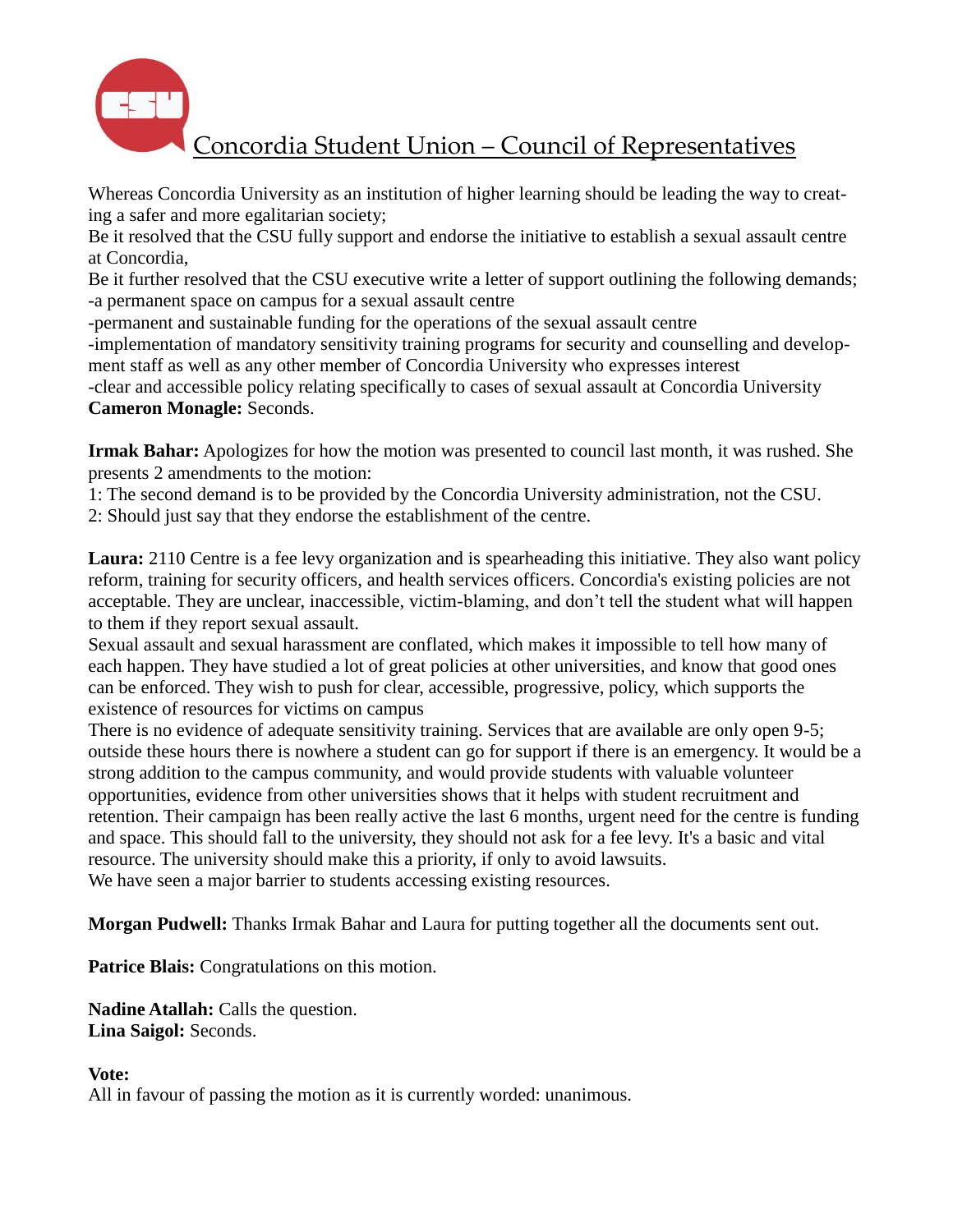

c. Presentation of Remainder of By-Law and Standing Regulations Reforms

**Patrice Blais:** This is a project that was started in April of last year. Council could not vote on it because they didn't have quorum. Most of the material was approved last June. A few items were sent to a committee, these were to be sent back to Council so that they can go to referendum. 1- General By-Laws of the CSU.

All the changes have been integrated into one document. 12.5 concerns what happens if a member of the executive were to be removed from office by a petition of the members. The recommendation of policy committee is that it should be able to impeach a member of council. The amount required should be in absolute numbers. The first step to remove someone is getting a petition together. Then, give the petition to the chairperson, who has 5 days to verify the names. If it's valid, a special general meeting must be called. There are quorum requirement for this meeting: petition would have 3 promoters dealing with the chairperson in order to avoid biases. If there is a disagreement between them, the petitioners can call a meeting themselves.

This is the only change in this document, except special bylaw G. Need a motion to adopt the bylaws.

**Nadine Atallah**: Point of information. During the policy committee meeting we decided that the person against whom the petition is circulated about must be informed immediately.

**Morgan Pudwell:** She's right.

**Kyle Mcloughlin:** Moves to adopt the bylaws as they currently stand.

**Nadine Atallah:** Friendly amendment: add the missing part.

**Kyle Mcloughlin:** Considers it friendly.

**Morgan Pudwell:** If there are other things people wanted to change in this document what would be the process?

Patrice Blais: Recommends that policy committee meet and the document could be redrafted in accordance to these changes.

**Andy Filipowich:** Brings up the issue of Vice Presidents in the Bylaws. Currently there are only 5 titles. He is concerned that there is no VP Loyola or VP Sustainability. This seems to be a concern among students. He is confused as to why this position was taken out.

**Lex Gill:** There seemed to be a consensus that this was a bad idea. Everyone assumed that it had already been changed. We can still go to Policy Committee and it can be reformed.

**Sabrina D'Ambra:** Moves to lay on the table (approval of Bylaws). **April Underwood:** Seconds. **Vote:** All in favour of laying on the table: unanimous.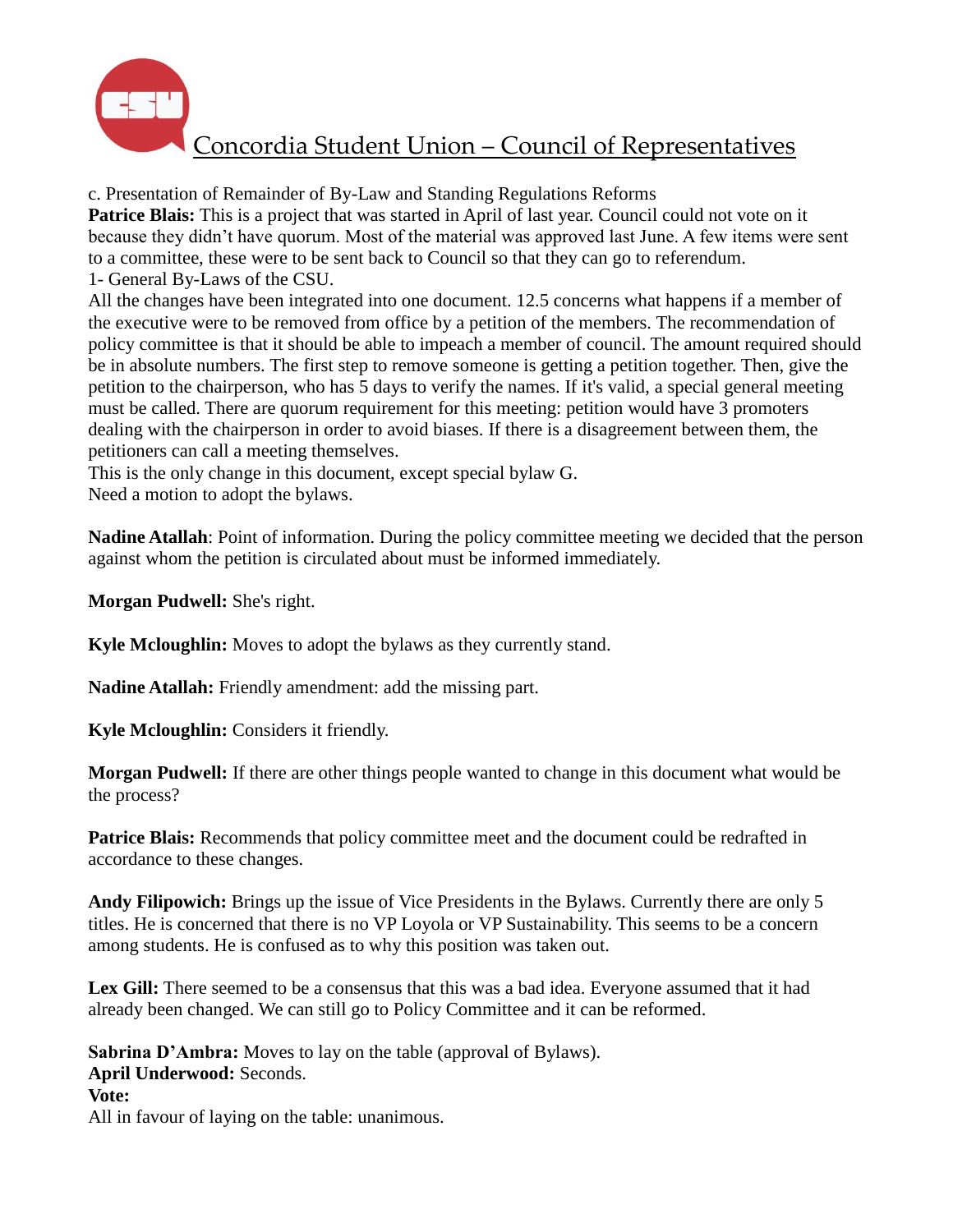

**Morgan Pudwell:** Moves that section on Vice Presidents (7.7-7.11) be sent to Policy Committee to consider rewriting. Policy Committee should have a proposal for the next Council Meeting. **Nadine Atallah:** Seconds.

**Cameron Monagle**: Would that mean that the appointment of VP's by the president will be rewritten too?

**Morgan Pudwell:** Yes, everything in that section.

## **VOTE:**

All in favour of referring this section to Policy Committee with a meeting open to all Councillors: unanimous.

**Iain Meyer-Macaulay:** Calls the question.

### **Vote:**

All those in favour of approving the Bylaws as they are currently worded with the exception of the section above: Unanimous.

Abstentions: Cameron Monagle, Anaii, Michaela Manson.

**Patrice Blais:** Next thing is to approve a referendum question.

**Nadine Atallah:** Moves motion as he worded it **April Underwood:** Seconds.

**Irmak Bahar:** How plausible is it to have explanations for all the changes? As a student it can be difficult to know exactly what you're voting for.

**Patrice Blais:** One thing that will be done is that the text will be available at all polling stations as well as online. At one point there will be a "YES Committee." As far as putting in something additional, it would have to be brought up with the CEO.

**April Underwood:** Campus media will probably we covering the changes fairly comprehensively, this will help students understand.

**Nadine Atallah:** It is feasible to make pamphlets with big changes made by the Yes Committee.

**Michaela Manson:** What's the status with the widespread email to students about the meetings, would it be possible to include the original doc ument with the changes in red?

**Morgan Pudwell:** We are in a transitional phase with our designers, but should be able to do all these things by the end of the week. We can definitely include the document in the email.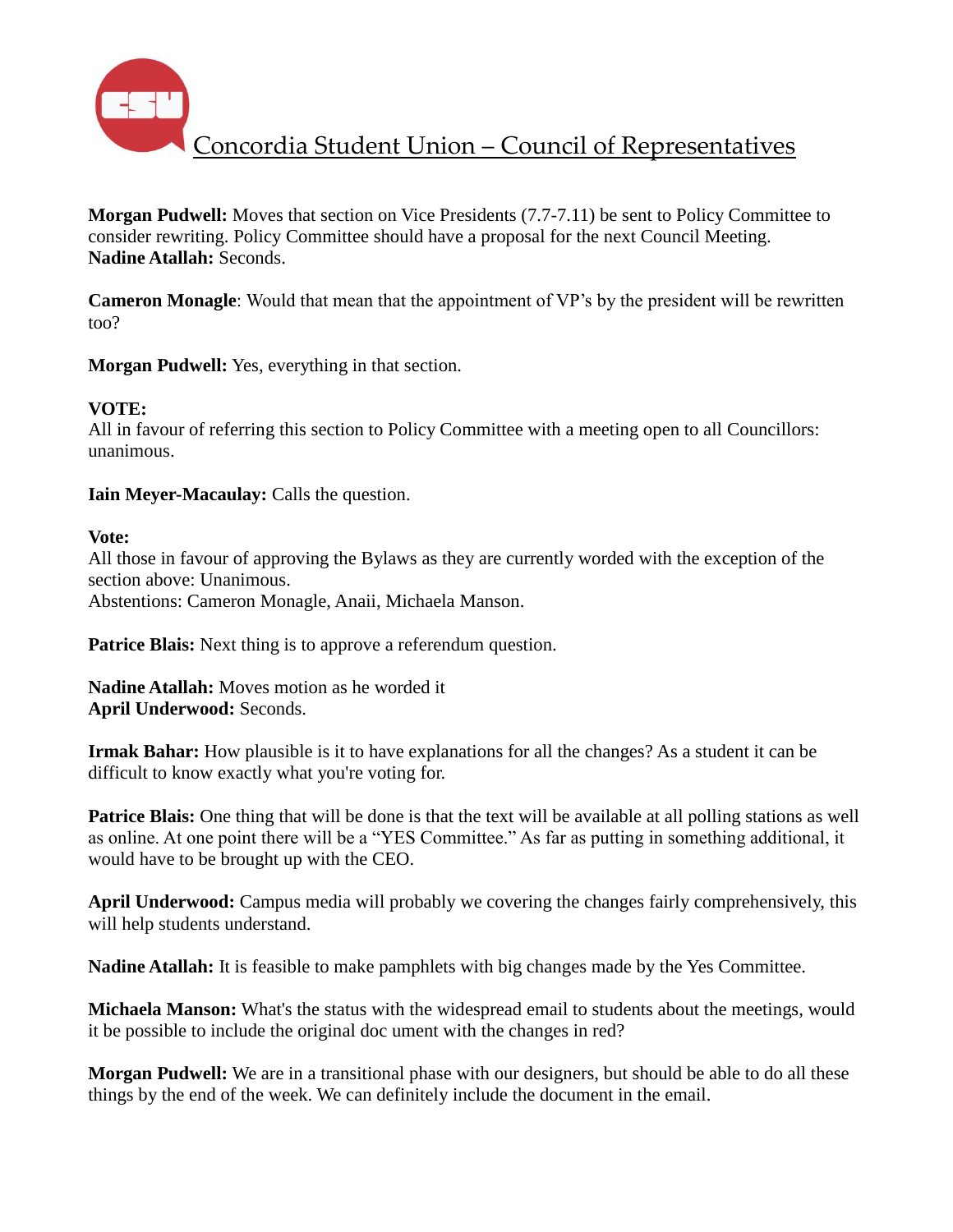

**Iain Meyer-Macaulay:** Calls the question. **Simon-Pier Lauzon:** Seconds. **Vote:** All in favour of calling the question: unanimous.

### **Vote:**

All in favour of adopting the referendum question: unanimous.

**Patrice Blais:** In the Standing Regulations, a few issues were addressed. The Policy Committee has decided not to pursue the items send to it by Council. A lot of renumbering was done, therefore. There is nothing in this document that will be changed from what was adopted, except for in the definition section, where there is one for day as defined in the Bylaws, which was just copy pasted it from the Bylaws.

**Nadine Atallah:** Moves to approve the Standing Regulation. **Simon-Pier Lauzon:** Seconds.

**Michaela Manson:** Calls the question. **Kyle Mcloughlin:** Seconds **Vote:** All in favour of calling the question: unanimous.

### **Vote:**

All in favour of adopting the Standing Regulations as they are currently worded: unanimous. Anaii abstains.

Patrice Blais: Final words of advice: treat the new documengs well. Make sure any changes are verified by legal counsel, even small changes.

7. Appointments- Students at large to standing committees

**Chairperson:** Generally 1 student at large is appointed to each standing committee.

7.A. Academic caucus No nominees.

7.B. Finance committee **Melissa Fuller:** There are 3 applicants. We have CV's, should we go into closed session?

**Chairperson:** It's at council's discretion.

**Nadine Atallah**: Didn't we vote on procedure for appointments as convention last meeting?

**Chairperson:** You did, but convention is not mandatory.

**Chris:** Is also interested in Policy Reform Committee. It's his first semester back at Concordia. He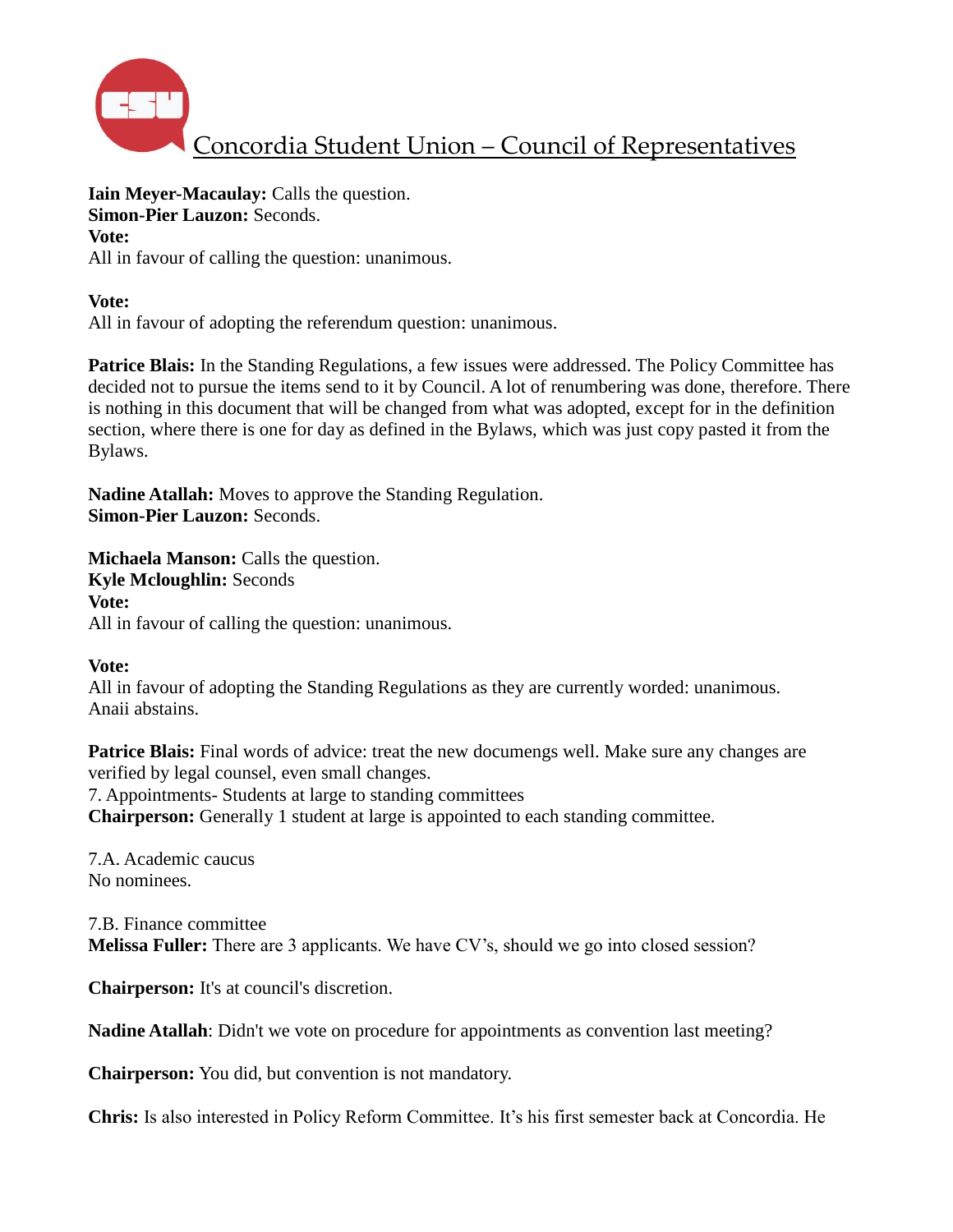

already has a degree from Bishops University. He works in financial services.

**Michaela Manson:** What makes you want to be on Finance Committee?

**Chris:** Sees it as a challenge and a learning process. He is interested in financial affairs and this type of process. Thinks he could make a big difference, likes dealing with people and solving problems.

**April Underwood:** What do you feel is the most important functions of FINCOM?

**Chris:** Isn't too familiar with its functions, but assumes it has to do with the proper financial functioning of the CSU.

**Fares Jandali Rifai:** How will you manage attending meetings of both committees and work?

**Chris:** Wants to do less at work and more at school, will be responsible in terms of attending meetings.

**Michaela Manson:** Moves to appoint Chris as a member of FINCOM. **Iain Meyer-Macaulay:** Seconds.

All in favour of appointing Chris to FINCOM: unanimous.

7.C. Clubs and Space Committee No nominees.

7. D. Appointments Committee No nominees.

7.E. Policy Reform Committee **Chris:** At Bishops we had a student patrol service, which is something that could be looked into for Concordia. He is also interested in the issues and looking at what could work.

**Irmak Bahar:** Moves to appoint Chris to Policy Reform Committee. **Renee Tousignant:** Seconds. **Vote:** All in favour of appointing Chris: unanimous.

7.F. Events Committee No nominees.

### 7.G. External and Campaigns Committee

**Melanie Hotchkiss:** Presents on behalf of a candidate who could not attend the meeting due to class. Gabrielle Brais Harvey is a  $1<sup>st</sup>$  year student in the Faculty of Fine Arts. She has a wealth of experience within the Quebec student movement and would be an asset to the External and Campaigns committee. She spent the past 2 years on the National executive of the FECQ (Federation of Cegep students of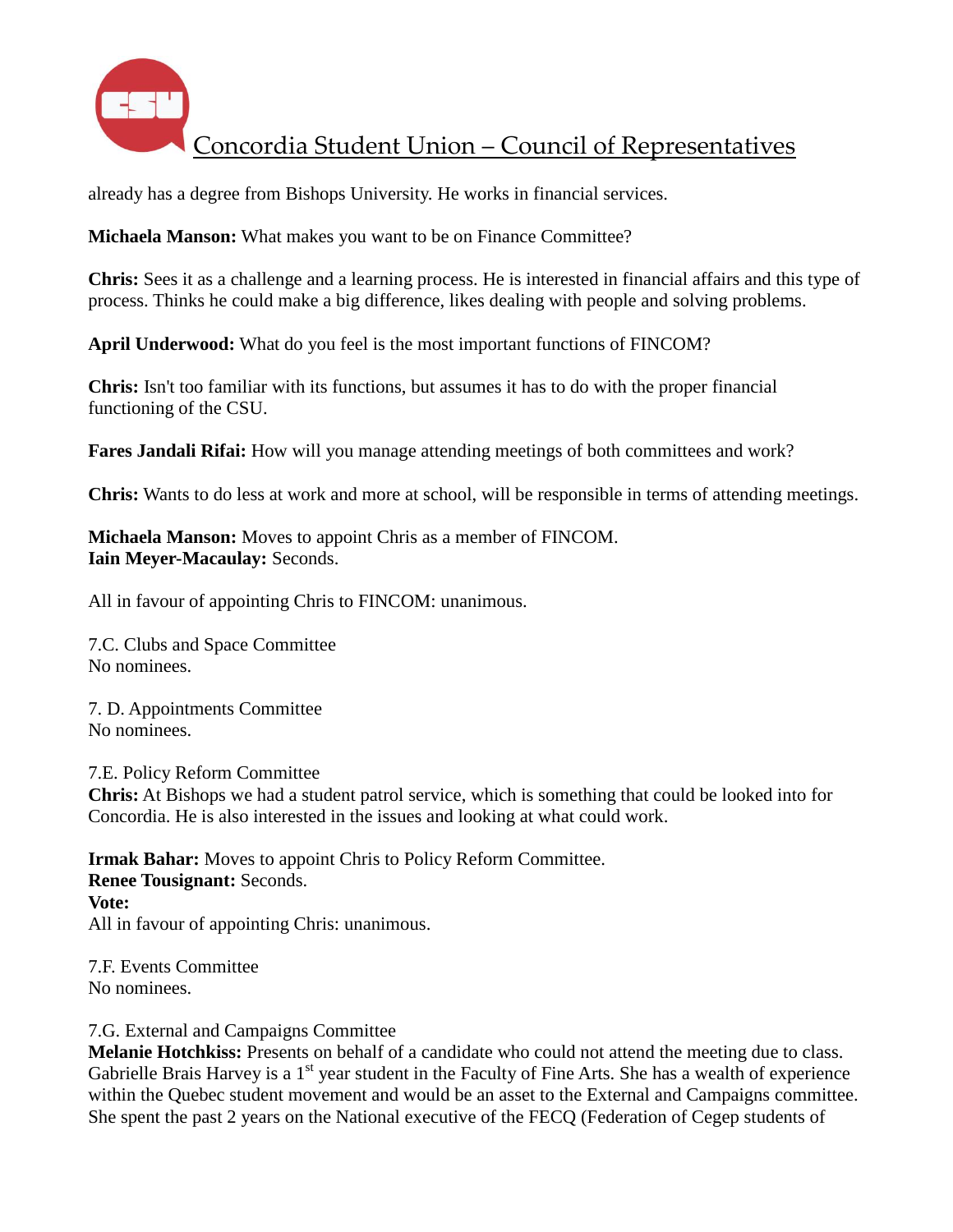

Quebec), the sister organization to the CSU's lobby group the FEUQ. The positions that she held required her to work on communications plans, mobilization strategies, and liaise with student representatives from across the province. She also knows a lot of about the student movement itself, its divisions and how the various organizations which work on educational issues function. She has a great amount of knowledge about tuition increases in Quebec, the history of the recent increases and she is very experienced in mobilizing on campuses. Prior to her 2 years at the FECQ, she held an elected position on the executive of her student association at the Cegep of Abitibi-Temiscamingue.

**Kyle Mcloughlin:** Moves to appoint Gabrielle to External and Campaigns Committee. **Iain Meyer-Macaulay:** Seconds. **Vote:** All in favour of appointing Gabrielle: unanimous. Abstentions: Melanie Hotchkiss.

7.H. Sustainability Committee **Dylan:** 4<sup>th</sup> year student. Recently went to Ottawa to protest Alberta pipeline, and wants to do more.

#### **Vote:**

All in favour of appointing Dylan: unanimous. No abstentions.

7.I. Loyola Committee No nominees.

8. Appointments- Students at Large to Ad-Hoc Committees 8.A. Ad-hoc Equity Committee No nominees.

8.B. Student Space Committee No nominees. **Michaela Manson:** Can a Councillor fill an empty student position?

**Chairperson:** No.

9. New Business

9.A. Orientation wrap-up presentation/questions:

**Laura Glover:** This document contains a lot of data for the next executive. It is thorough and long, and she will open the floor to any discussion regarding it.

### 9.B. Sexual Assault Directory Motion

**Nadine Atallah:** We met with Irmak Bahar and Laura (2110 representative) during a Policy Reform Committee meeting last week and came to realize that there are resources available, but no directory to find them or figure out which one they need. This motion is an attempt to make it easier on them. **Irmak Bahar:** Seconds.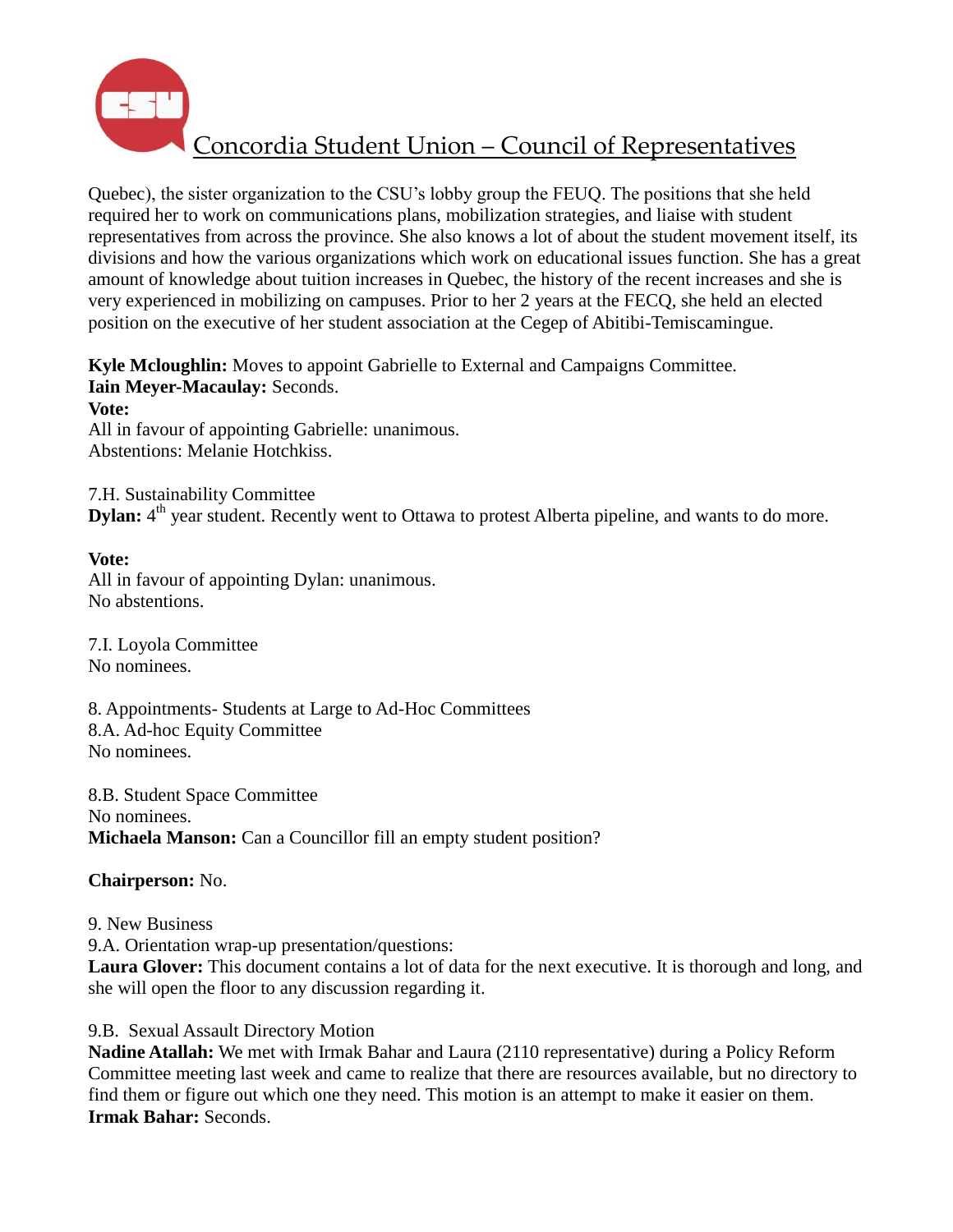

**Sabrina D'Ambra:** Friendly amendment: instead of on campus, in Montreal.

**Nadine Atallah:** Considers it friendly.

**Irmak Bahar:** Suggests that the responsibility of the directory be given to an executive and that it be updated twice a year.

**Cameron Monagle:** Friendly amendment that it be mandated to the VP Advocacy and be updated twice a year.

**Nadine Atallah:** Considers it friendly.

**Irmak Bahar:** Friendly amendment: Change wording so as not to imply that there are indeed many resources available on campus, because there aren't.

**Michaela Manson:** Also has issue with the way the motion is worded.

**Nadine Atallah:** The purpose of this motion is that there are resources but they aren't consolidated

**Iain Meyer-Macaulay:** Friendly amendment to remove the word multitude.

**Nadine Atallah:** Considers it friendly.

**Sabrina D'Ambra:** This is something that we can do right now with the understanding that we are soon going to set up a Sexual Assault Centre.

**Michaela Manson:** Recommendation: within the list of resources, include some that are for the GLBT community, as a lot of members of this community can be subjected to sexual assault.

**Chairperson**: Point of personal privilege. Suggests that the presenters of this motion come back with a refined motion at a later meeting.

**April Underwood:** Calls the question. **Ali Moenk:** Seconds. **Vote:** All in favour of calling the question: unanimous.

## **Vote:**

All in favour of passing the motion as it's currently worded with all amendments: unanimous.

## 9.C. Ad-Hoc Charity Committee

**Chad Walcott:** Wants to postpone indefinitely. The student who wanted to present this couldn't attend, and we have found that there are other ways to achieve the goal.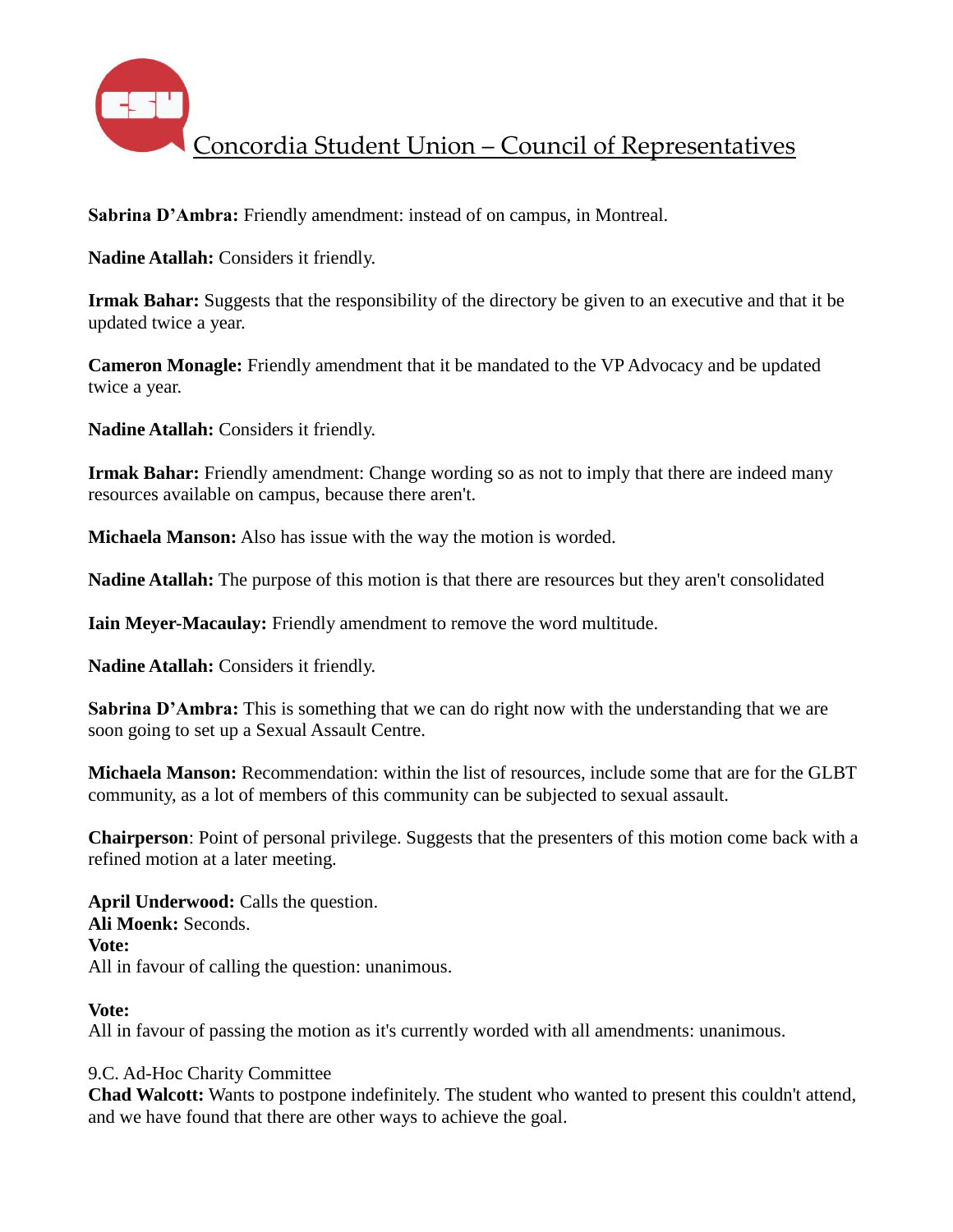

**Cameron Monagle:** Seconds.

**Vote:**

All in favour of postponing indefinitely: unanimous.

9.D. Judicial Board Appointments **Melissa Fuller:** Candidates who applied were not told to be here this evening. Moves to table. **Nadine Atallah:** Seconds. **Vote:** All in favour of tabling: unanimous.

9.E. Labour Negotiations Update Lex Gill: Moves to take a 10 minute recess. **Kyle Mcloughlin:** Seconds. **Vote:** All in favour of taking a 10 minute recess: Motion carries 12-6.

Meeting is reconvened at 8:47 pm.

**Irmak Bahar:** Moves to go into closed Session

## **Simon-Pier Lauzon:** Seconds.

**Vote:**

All in favour of going into closed session: unanimous.

9.F Support for Occupy Wallstreet

**Simon-Pier Lauzon:** Motions:

Whereas there is presently a protest going on in New York and spreading across various regions of the world known as Occupy Wall Street

Whereas the movement is actively protesting against discrimination practices in the workplace based on age, colour of one's skin, sex, gender identity, and sexual orientation

Whereas part of their mobilization is to support employees who want to mobilize and stand up for their rights.

Whereas they are assembling in favour of access to education as a human right and against the accumulation of student debt

Whereas they are protesting the companies who are blocking green technologies, or any technologies that might reduce our carbon footprint

Whereas they are mobilizing in favour of sustainable farming

Whereas all the aforementioned positions are supported and endorsed by the CSU as can be seen in the CSU's Policy Handbook found in the Standing Regulations document

Be it resolved that the CSU supports and endorses the Occupy wall street movement and encourages students to attend the October  $15<sup>th</sup>$  mobilization at Square Victoria.

**Chad Walcott:** Seconds.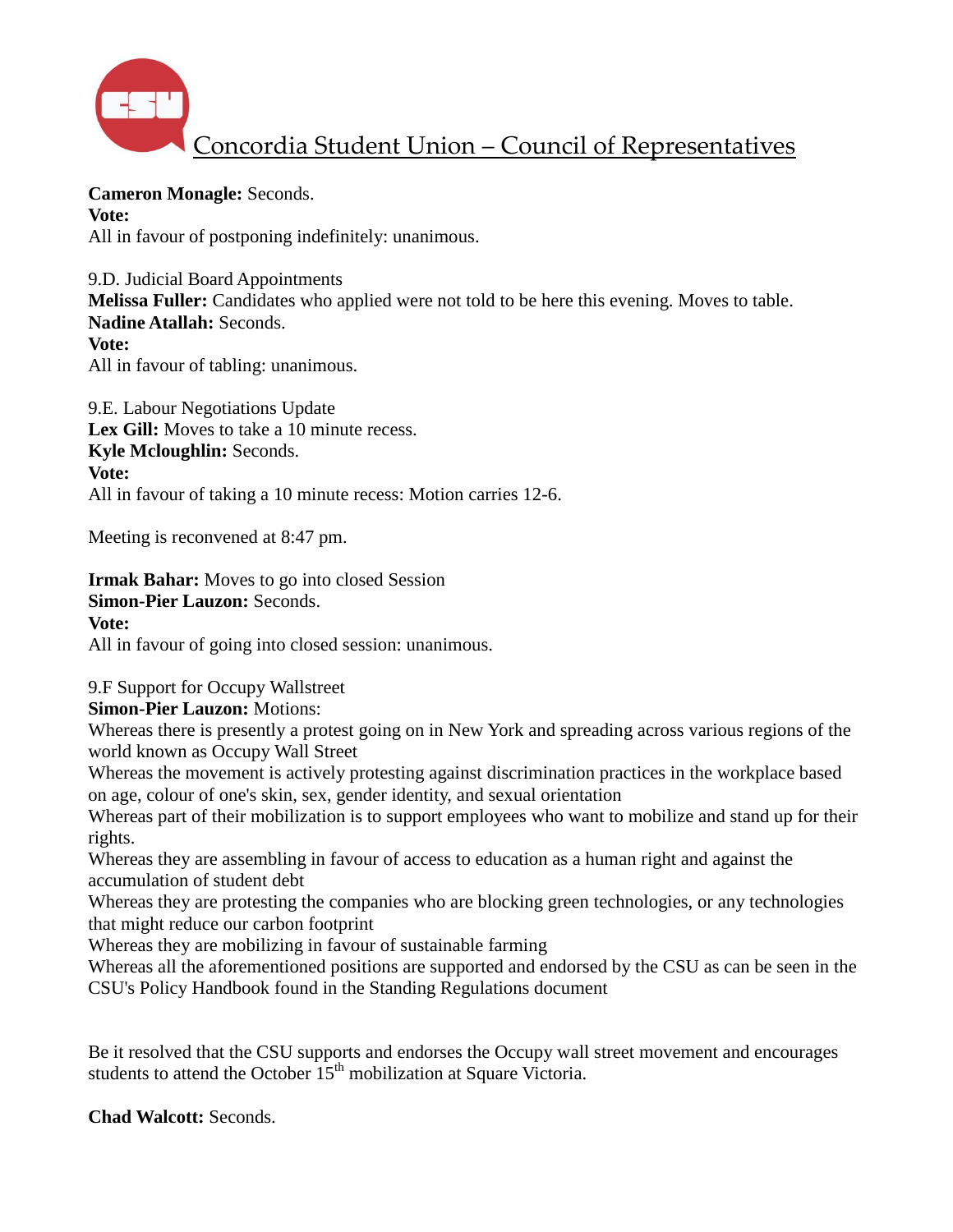

**Simon-Pierre Lauzon**: Occupy Wallstreet is loose in terms of its objections, however the statements above are the official ones publicized by Keith Oberman. It can change. Just in case they change directions, we are only supporting these specific points.

Lex Gill: Supports this motion, but points to the fact that there's something missing: North America is already stolen land. This is important to recognize.

**Nadine Atallah:** Calls the question **Sabrina D'Ambra:** Seconds. All in favour of calling the question: passes, with Irmak Bahar opposed.

### **Vote:**

All in favour of the motion as it's currently worded: unanimous. Renee Tousignant, Irmak Bahar, Eva-Loan abstain.

10. Executive Reports (Consent Agenda)

**Morgan Pudwell:** Wants to say that the Frigo Vert didn't have their documentation so the motion she put in originally was irrelevant.

11. Report from University Bodies

**AJ West:** We failed after trying to split, table, vote down, and challenging the chair. We left the meeting in protest. On July  $1<sup>st</sup>$  we get 1 undergraduate representative and an alternate governor who only has speaking rights.

Lex Gill: This is a reminder about something we've said for a long time. The university doesn't care about students, which is why we have to fight for our rights. If these guys had their way students would have no rights. Right now there is no clear game plan, but we're working on it. Culture of contempt is not gone, in fact is more prominent than ever. Read the school newspapers for more information.

**Cameron Monagle:** Lex Gill spoke about how we're still figuring out our strategy, we will keep you updated. The issue has also been addressed in the Gazette. We are still trying to gain attention to this, encourages people to write letters to the editor.

**Morgan Pudwell:** Even if the government allows the tuition increases to happen, the final decision comes to our Board.

**Cameron Monagle:** October 20 meeting has been cancelled for potential quorum issues.

Lex Gill: If it were all 5 students who couldn't make it, I doubt that the meeting would be cancelled. Encourages the reporters in the room to find out why it's been cancelled.

**Laura Glover:** In terms of Sustainability Committee, request from PRC that they start looking at the bylaws dealing with sustainability. We will start doing this. Outlined in orientation report, events